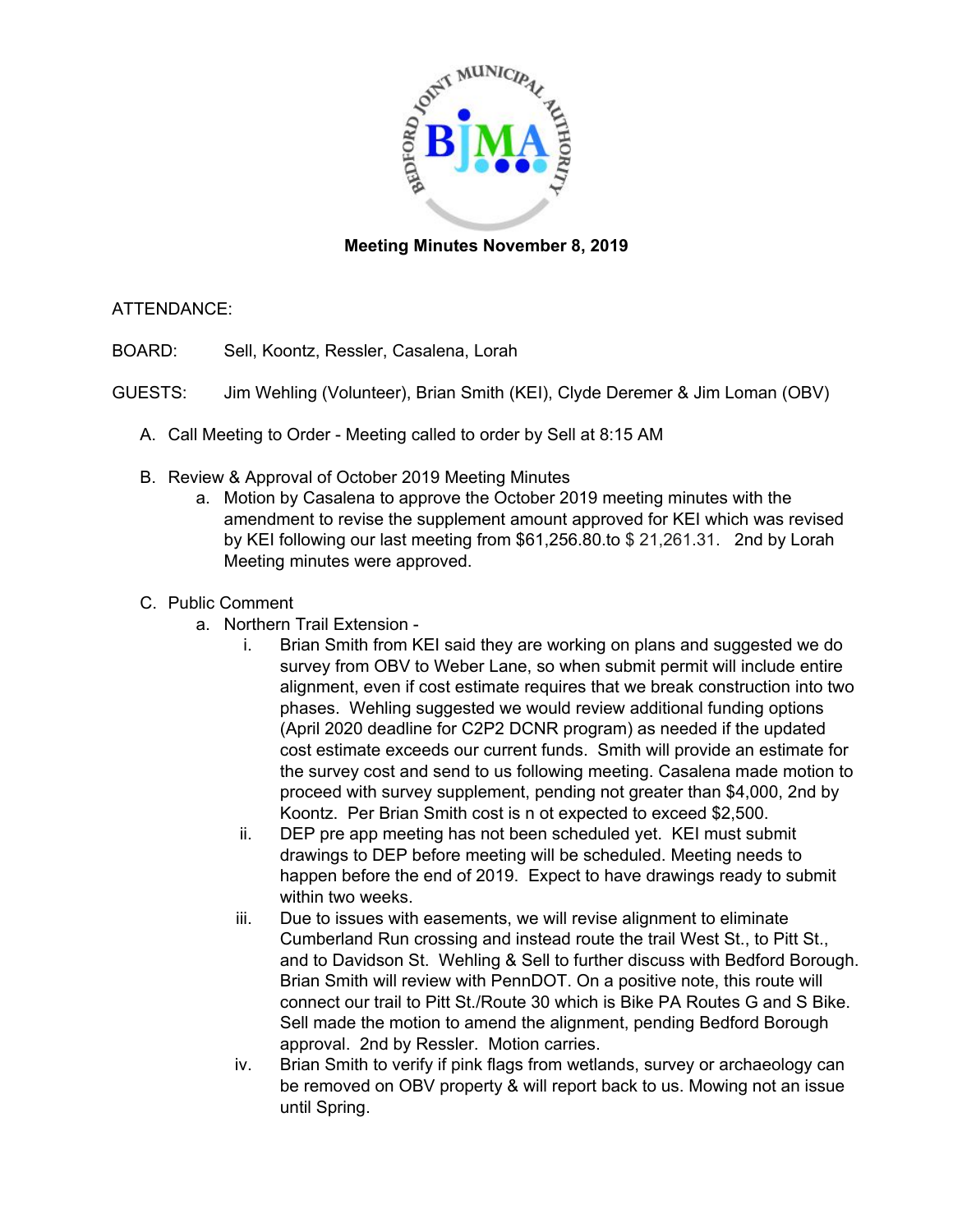- b. Memorandum of Understanding with OBV
	- i. Clyde Deremer presented the signed agreement from OBV. Motion by Casalena for BJMA to execute the Memorandum of Understanding with OBV, 2nd by Lorah. Agreement executed. Ressler to send executed copy to Bonnie for OBV records.
- D. New Business
	- a. Request to Bedford County for KEI Engineering Supplement Wehling had suggested reaching out to Bedford County regarding the additional costs for KEI survey and design. Ressler to submit a letter to Bedford County for consideration for the \$21,261.31 + additional survey cost for property from OBV to Weber Lane, pending receipt from KEI.
	- b. Motion by Koontz to reappoint Sell as Chairman for another 5 year term. 2nd Casalena. Motion carried. Ressler to notify Borough of our approval.
- E. Old Business
	- a. Tree Trimming along existing trail Ressler reported that work not done yet, but should be completed in November.
	- b. Easements for Northern Extension the two issues we had with easements are now eliminated due to revised alignment.
	- c. New Logo/Name/website discussed some changes with website tabs, donate now button, etc. Casalena to work with Keith Landis on tweaks.
	- d. Updated signage Motion by sell to approve new interpretive signage designed by Mari Pat with updated logo and have printed by Stel-Tek if cost comparable to original signs, 2nd by Lorah. Motion carries.
	- e. Updated Map Casalena will ask Bedford County to revise map again to change alignment from Fort Bedford Park to Davidson St.before printing for the kiosks. Sell suggested adding a QR code to pull up a map. Also discussed signage near donation boxes for info about donating online. Casalena will discuss QR option with Keith Landis.
	- f. Eagle Scout Project Fix-it-Station project hasn't gone to Scout Council for approval and that the next step is for scout to work on
	- g. Kayak/Canoe Launch awaiting a site visit by Jay Schreibman from DCNR to discuss idea & handicap accessibility questions.
- F. Reports of Officers
	- Chairman Reported press release/article by Gazette on 10/25/19 was accurate.
	- Vice Chairman n/a
	- Secretary Meeting dates/times/location for 2020. No changes suggested. Ressler will prepare schedule & notifications for next meeting. Ressler to notify Bedford Borough of Sell's approval to be re-appointed for another 5 year term. Ressler to also request documentation from Bedford Borough for Mary Lorah's appointment.
	- Treasurer Koontz presented Treasurer's Report. Koontz made a motion to adopt the resolution for Somerset Trust Bank to authorize the appointment of Mary Lorah to our account and require two signatures on all checks.
	- Secretary-Treasurer n/a

Motion by Sell to adjourn meeting at 9:30 am, 2nd by Lorah. Meeting adjourned.

Next Meeting will be December 13th @ 8:15 AM at Penn Square Center, 127 S. Juliana St., Bedford.